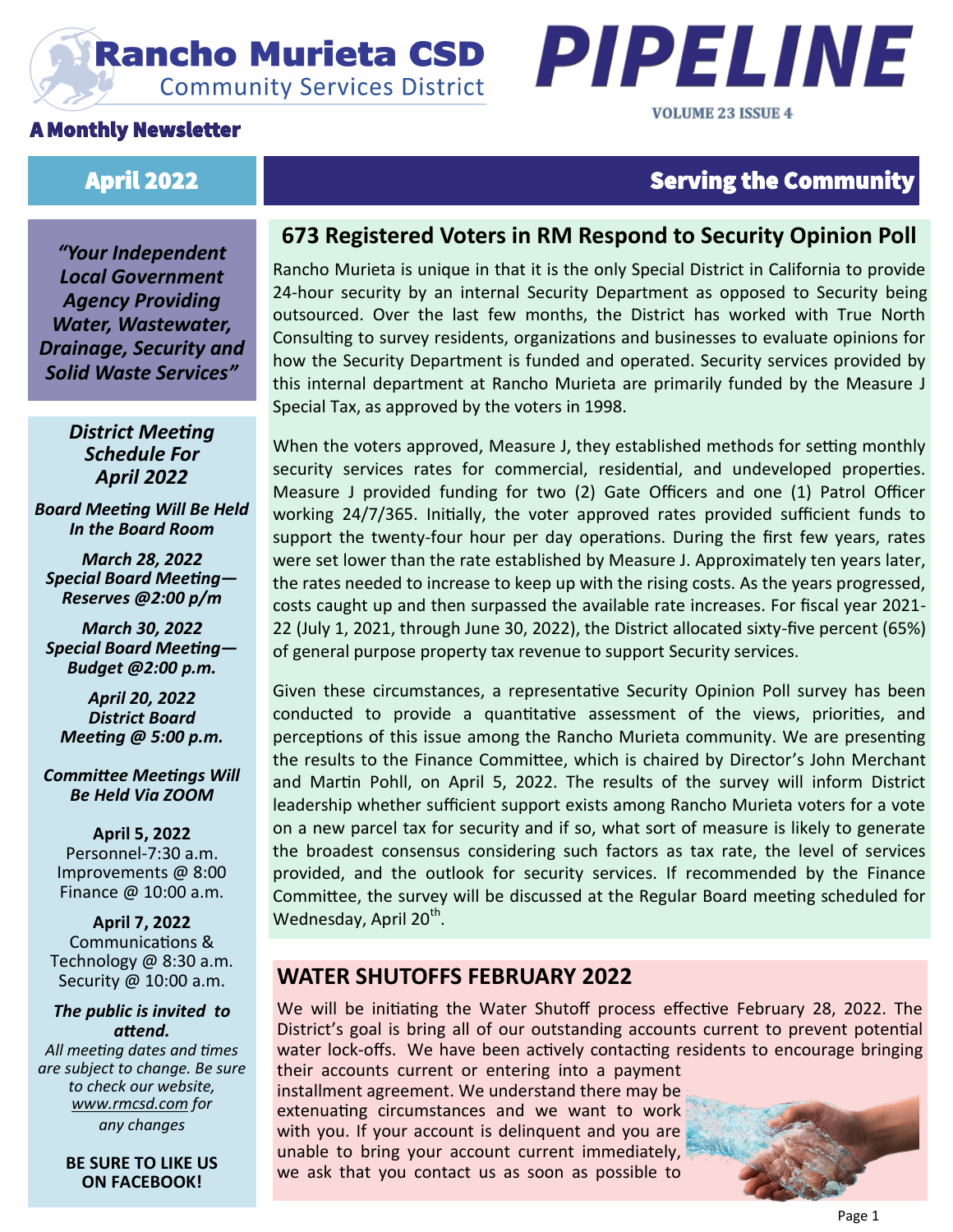#### **GM CORNER EDIBLE FOOD RECOVERY IN CALIFORNIA**

*As part of our continued partnership with the Community of Rancho Murieta, Cal-Waste wants to share some information regarding solid waste mandates and programs and their effects on services in your community.* 

California Senate Bill 1383 (Short Lived Climate Pollutants Act) has made headlines in the past year with its requirements surrounding the collection of food waste for both businesses and residents. The lesser discussed component of the bill is the recovery of edible food so that it can be distributed to people in need. The legislation states that by 2025, California must recover 20% of the edible food that would otherwise be sent to landfills, for people in need.

According to CalRecycle, "Californians send 11.2 billion pounds of food to landfills each year, some of which was still fresh enough to have been recovered to feed people in need." While most grocery store franchises have systems in place that provide this excess food to food banks, soup kitchens, and other food recovery organizations, there is still a need to get commercial food generators to buy into these same programs as well. Starting this year, restaurants, caterers, lodging centers, campuses, and other business entities that generate food will have to adopt practices to deliver their excess edible food to food recovery organizations, such as those noted above.

Similar to the other components of SB 1383, this edible food recovery target comes with a lack of developed infrastructure. The bill directs three main components to achieve the reduction target:

1. Jurisdictions must establish food recovery programs and strengthen their existing food recovery networks

2. Food donors must arrange to recover the maximum amount of their edible food that would otherwise go to landfills

3. Food recovery organizations and services that participate in SB 1383 must maintain records

In regard to the third component, it is already commonplace for food recovery organizations to maintain records of donations, but that's the only component that currently has a system in place.

The first component adds a layer of oversight to these systems. While it's not currently clear, it is likely that jurisdictions will have to oversee food recovery and donations within their domain (city limits, county lines, district boundaries, etc.) The second component, also not clear at the moment, will likely require more businesses to participate in the food recovery process than previously have. Historically, businesses may have voluntarily donated excess food, but this bill makes it a requirement going forward. As SB 1383 ramps up, Californians can expect edible food recovery to be another new recycling norm in an effort to reduce Green House Gases and divert organics from landfills.

#### **Employee Spotlight – Heather Pedro — Operator In Training**

Heather Pedro joined the District February 14, 2022, as our new Operator in Training. We were thrilled to welcome her! Heather is a positive addition to the team, and will be assisting in operating the Water Treatment Plant, learning the how to repair pipes and equipment, and learning how the system operates. She is excited about a career in water treatment, and has taken some college classes to prepare herself for the work. Heather has 4 horses, one of whom is a wild mustang that she rescued. If she wasn't dedicated to



keeping the water safe to drink for the Residents of Rancho Murieta, she would be training horses. Welcome Heather!!

#### **SUMMER IS SNAKE SEASON**

It's summer, which is the time rattlesnakes are looking for cozy places to "hang out". If you are working in your garden or landscape, be especially watchful. Also, if you are walking your dog, be sure it is on a leash and not off "investigating" sights and sounds where it can be bitten.



Reminder: snakes are great swimmers, so be careful when you swim in the river or lakes.

#### **Board of Directors**

**Linda Butler Director** 

 **Tim Maybee Conney Standy Jenco Linda Butler and Merchant President Conney Conney Conney Conney Conney President**<br> **Martin President Conney Artic President Conney Conney Conney Conney Conney Conney Conney Conney Conney Co President Vice President Director Director Director tmaybee@rmcsd.com rjenco@rmcsd.com lbutler@rmcsd.com jmerchant@rmcsd.com mpohll@rmcsd.com**

**Martin Pohll Director**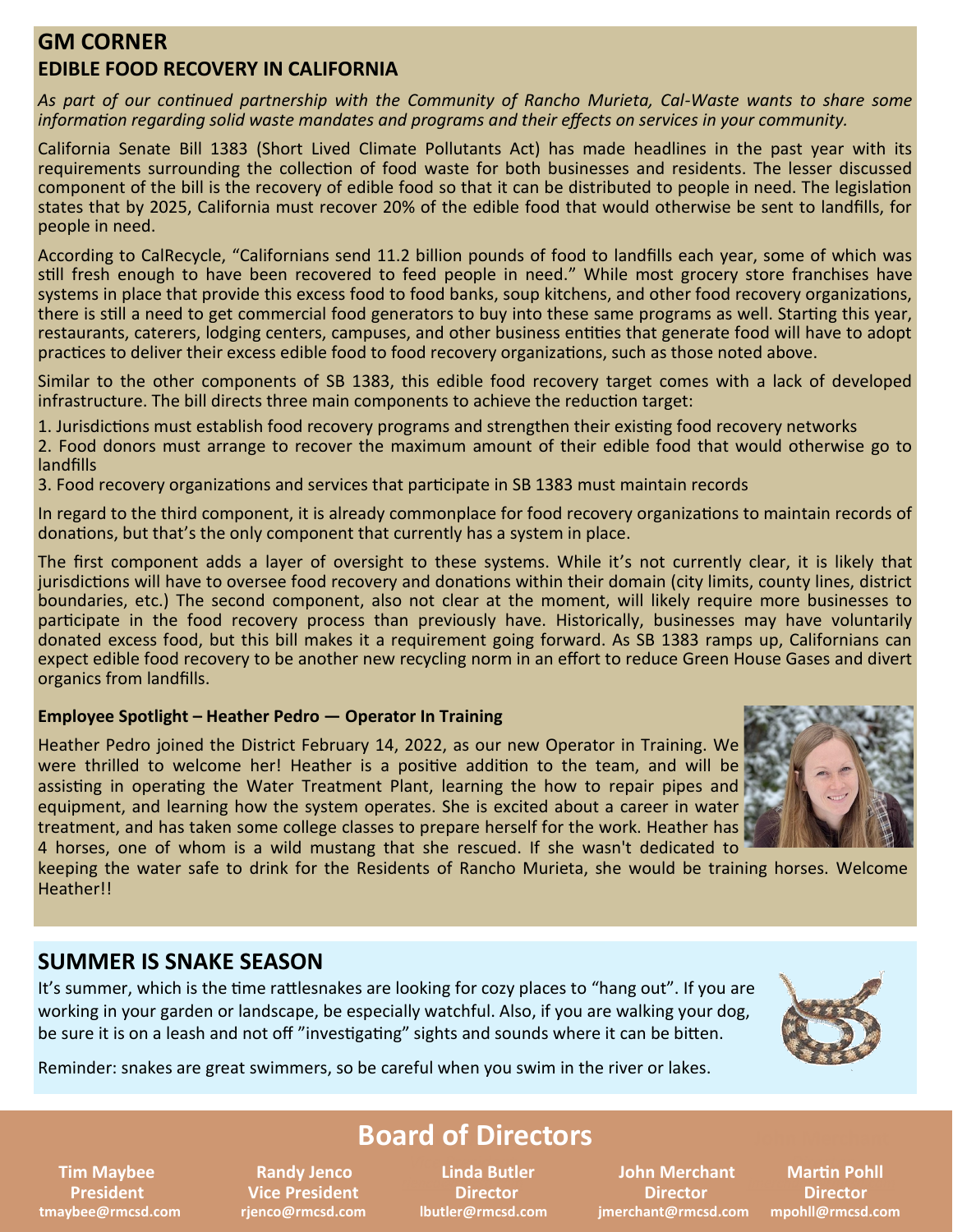# **Rancho Murieta CSD PIPELINE**

#### A Monthly Newsletter

#### April 2022 Serving the Community

#### **BUSINESS HOURS**

Monday - Thursday 8:00 a.m. to 5:30 p.m. *Friday—Closed*

#### **DISTRICT STAFF**

**Tom Hennig General Manager** [thennig@rmcsd.com](mailto:thennig@rmcsd.com)

**Paula O'Keefe Director of Administration** pokeefe@rmcsd.com

**Michael Fritschi Director of Operations** mfritschi@rmcsd.com

**Kelly Benitez Security Supervisor** kbenitez@rmcsd.com

**Amelia Wilder District Secretary** [awilder@rmcsd.com](mailto:jwerblun@rmcsd.com)

**Jennifer Yee Accounting Manager** jyee@rmcsd.com

**Travis Bohannon Chief Plant Operator** [tbohannon@rmcsd.com](mailto:tbohannon@rmcsd.com)

**Ron Greenfield Utilities Supervisor** [rgreenfield@rmcsd.com](mailto:tbohannon@rmcsd.com)

#### **March 16, 2022 BOARD MEETING HIGHLIGHTS**

- Adopted Resolution R2022-03 Calling for General District Election
- Approved Engineering Services Contract with HDR for Water Treatment Facility Chlorine Gas to Hypochlorite Conversion Project
- Adopted Resolution R2022-05 authorizing District Application for Cal-Recycle **Grant**
- Adopted Resolution R2022-06 allocating \$30,000 to Support RMA's efforts to mitigate the Midge Flies in Laguna Joaquin

#### **FEBRUARY 2022 COMMITTEE MEETING HIGHLIGHTS**

#### Improvements Committee

- Discussed Potential Agreement with CalCAD Geographical System Agreement
	- Evaluated Responses to Sodium Hypochlorite Design Services

#### Security Committee

- **EDITE: CONTERCTS**<br>Discussed ABDi Continental Software/Hardware Upgrade Schedule  $\bullet$ 
	- Discussed Improved Traffic Flows at the Gate

#### Finance Committee

- Discussed Payment Installment
- Discussed Franchise Agreement with Cal-Waste
- Discussed Board Strategic Planning and Budget Workshop

Communications & Technology Committee

- Received Update on Reservoir Information and Education Committee
- Discussed Keeping Track of Current Issues Report
- Received update on Website FAQ's

Personnel Committee—Cancelled

#### **DEVELOPMENT UPDATE**

*Riverview*: Phase 1a utility is complete. Phase 1b utility installation has begun with the installation of sewer infrastructure.

*Retreats***:** Water main and water service installation has been completed for the east section with a tie in scheduled at the County Club for Monday the  $14<sub>th</sub>$  of March. District staff will be replacing the County Club water meter prior to the tie in. Water service tie-in is scheduled for March 10th in De La Cruz.

It was determined that the lift station 6B that conveys sewage from De La Cruz and the Retreats North and East development has insufficient capacity to convey existing storm influenced flows and the additional base flow that will come online with the completion of the Retreats development. District staff and Engineer met with K. Hovnanian representatives, and it was agreed that the developer will fund the updates to lift 6B per District engineering directive. Currently, the capacity upgrade is envisioned to require an upsizing from 11 hp to at least 15 hp pumps.

*Taco Bell*: All underground utilities have been installed and framing has commenced.

*Circle K/Shell*: Water, storm drain utilities, and the oil water separator still need to be tied in and above ground civil and mechanical construction is commencing.

> *Detailed Updates can be found on our website: https://www.ranchomurietacsd.com/development-projects*